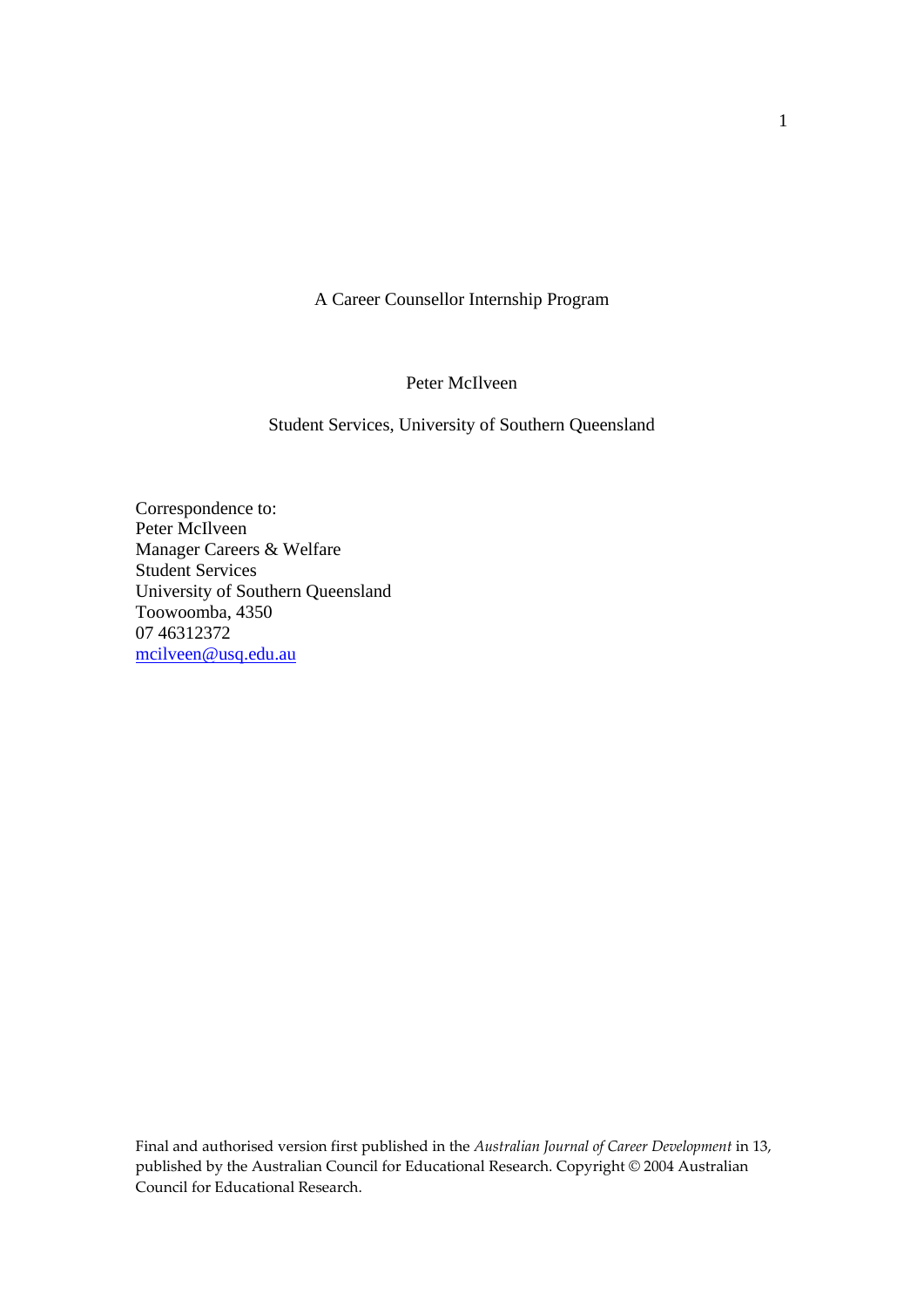## A Career Counsellor Internship Program

## **ABSTRACT**

The issue of training career counsellors in Australia requires considerable review with respect to theory and practice. This paper describes an internship model of training in career counselling for candidates enrolled in a master-level qualification in psychology. The program takes a competency-based format and engages interns in the work of career counselling in the higher education sector. The value of competency-based learning and integration of training into extant professional degrees are highlighted as promising avenues for the development of career counsellors.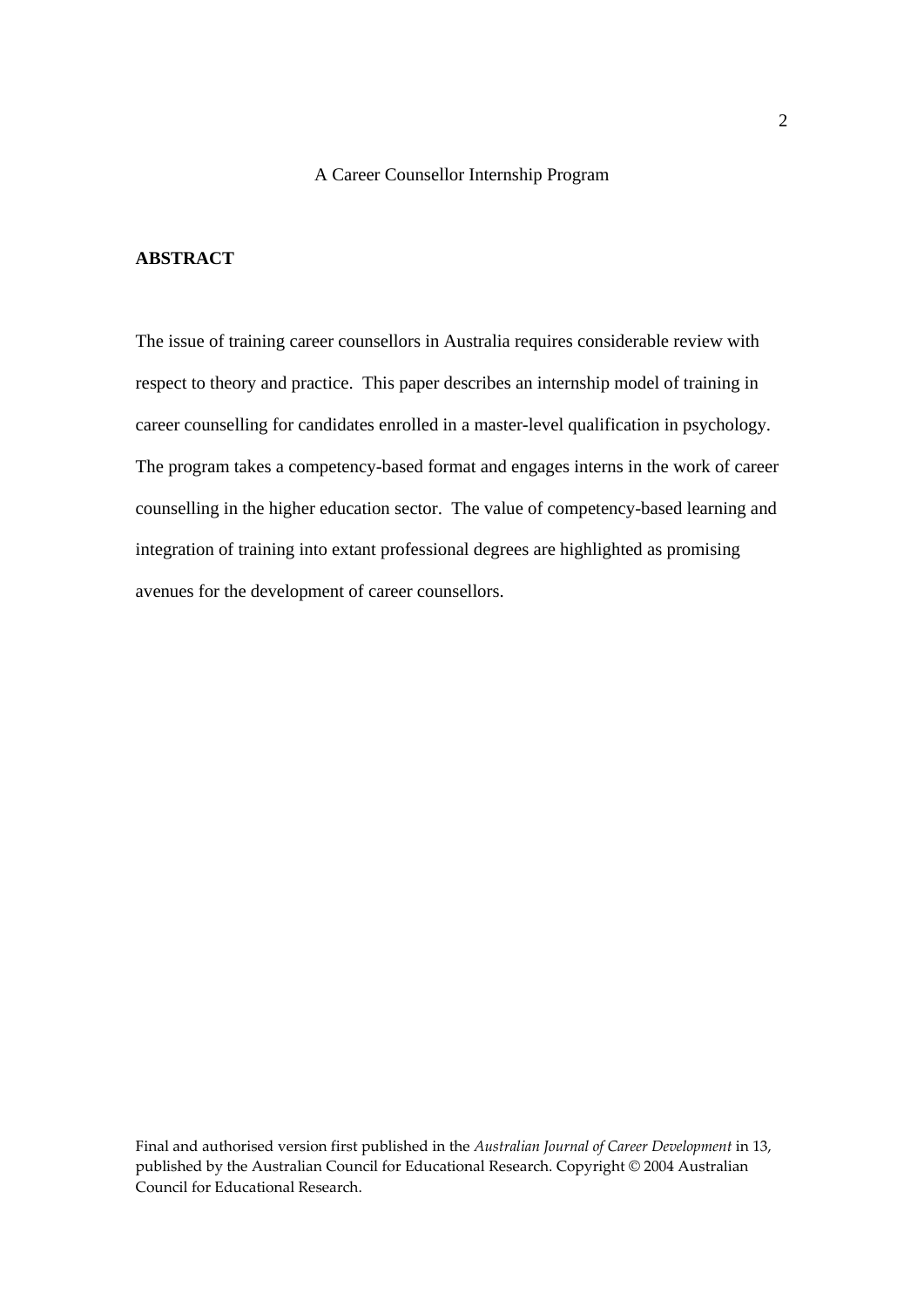The training of career counselling professionals in Australia has been found wanting in regards to the development of an appropriate infrastructure. The Organisation for Economic Co-operation and Development's (OECD) review of career services in Australia reported recommendations indicating a need for improvements in training systems (OECD, 2002; Sweet, 2001). Notwithstanding this recent international appraisal, the limitations of the training programs for career counselling practitioners have long been recognised in Australia (McCowan & Hyndman, 1998; Patton, 2002). However, there has been only limited progress in developing training systems.

University programs, particularly postgraduate programs, have been identified as a useful means of training career counsellors (McCowan & Hyndman, 1998; McMahon, 1997; Patton, 2002). For example, the Australian Association of Career Counsellors (AACC) has recognised a range of programs as appropriate for meeting its criteria for professional membership. The university programs have been complemented by a range of training options which are offered by private organizations. The importance and success of programs developed in Australia so far, needs to be recognised and considered with respect to how improvements can be generated. This paper accordingly approaches the issue of training with an agenda of building upon what is currently available through professional degrees. As a model of training, internship, needs to be considered as a supplementary training pathway. This case study describes a career counsellor internship program that has been integrated into a professional master of psychology degree. This model goes someway to raise internship as an additional pathway for training.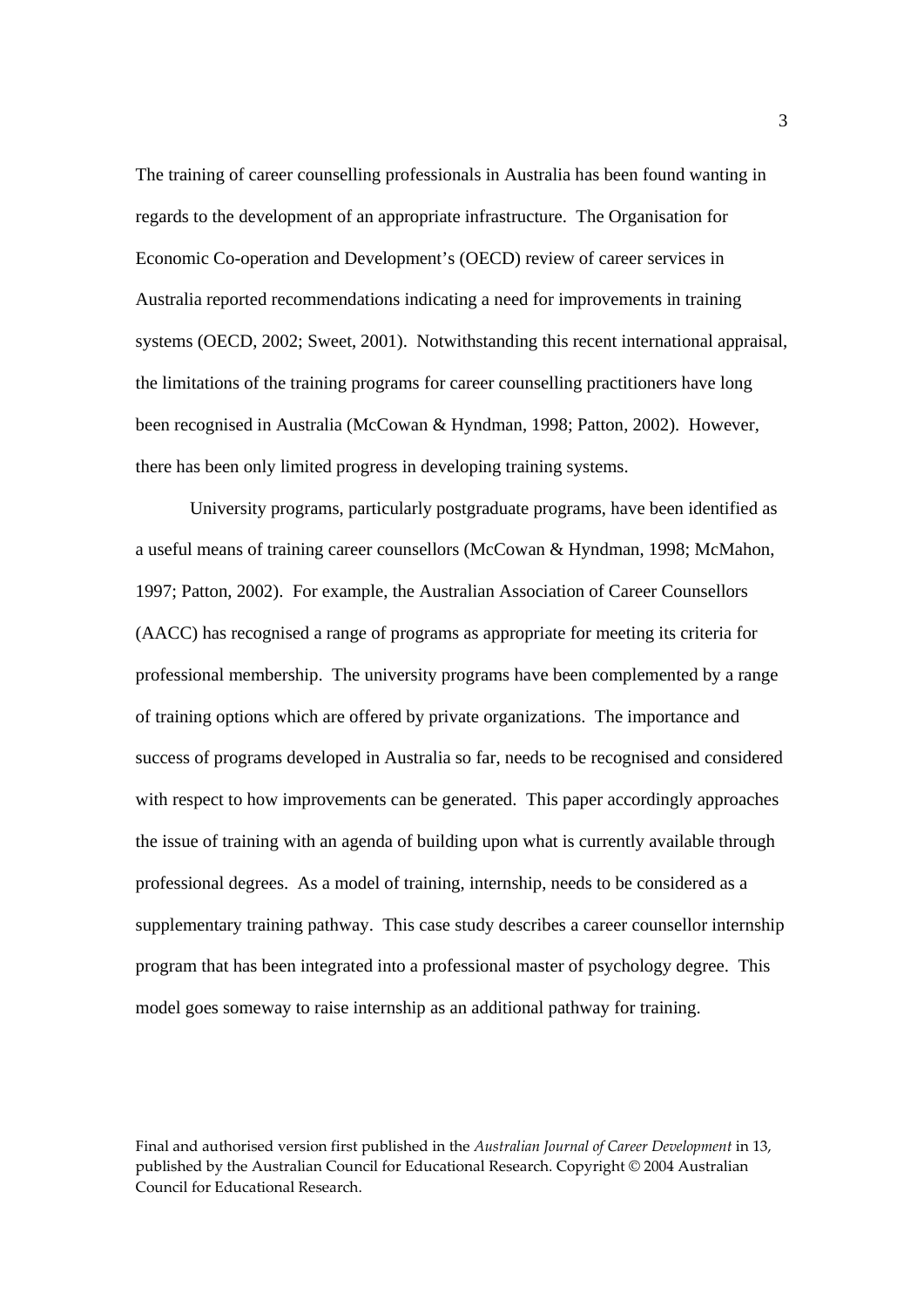### **A COMPETENCY-BASED LEARNING STRATEGY**

#### **Integrated Approach**

-

The career counsellor internship program integrates with the practicum requirements of the Master of Psychology offered by the University of Southern Queensland. This professional degree (two-year fulltime equivalent) requires candidates to undertake three work-based placements for the purposes of complying with the criteria for State registration as a psychologist and for membership of the Australian Psychological Society. Many of the candidates take one of the three practical courses within the University's Student Services, which is the main counselling agency on campus. Within the Student Services framework, candidates can undertake a practicum within the careers counselling section<sup>1</sup>.

The practicum guidelines for the degree (Pretty, 2001) require the student to identify, in consultation with their academic supervisor, from the Faculty, and their community/worksite supervisor, the areas of competency they seek to develop within a particular work setting. The very nature of the practicum is about working as a psychologist , albeit under close supervision and following a curricular orientation. Students can take on various work tasks depending upon their aims and needs with respect to the competencies they wish to develop. The use of learning materials is dependent upon the student's current level of knowledge and skill. This may include readings of particular texts or manuals, or intensive guided instruction on the administration of a psychological test. The learning environment is one of professional and collegiate co-operation through supervision and mentorship.

Final and authorised version first published in the *Australian Journal of Career Development* in 13, published by the Australian Council for Educational Research. Copyright © 2004 Australian Council for Educational Research. <sup>1</sup> The personal counselling section offers an internship program for health and clinical counselling.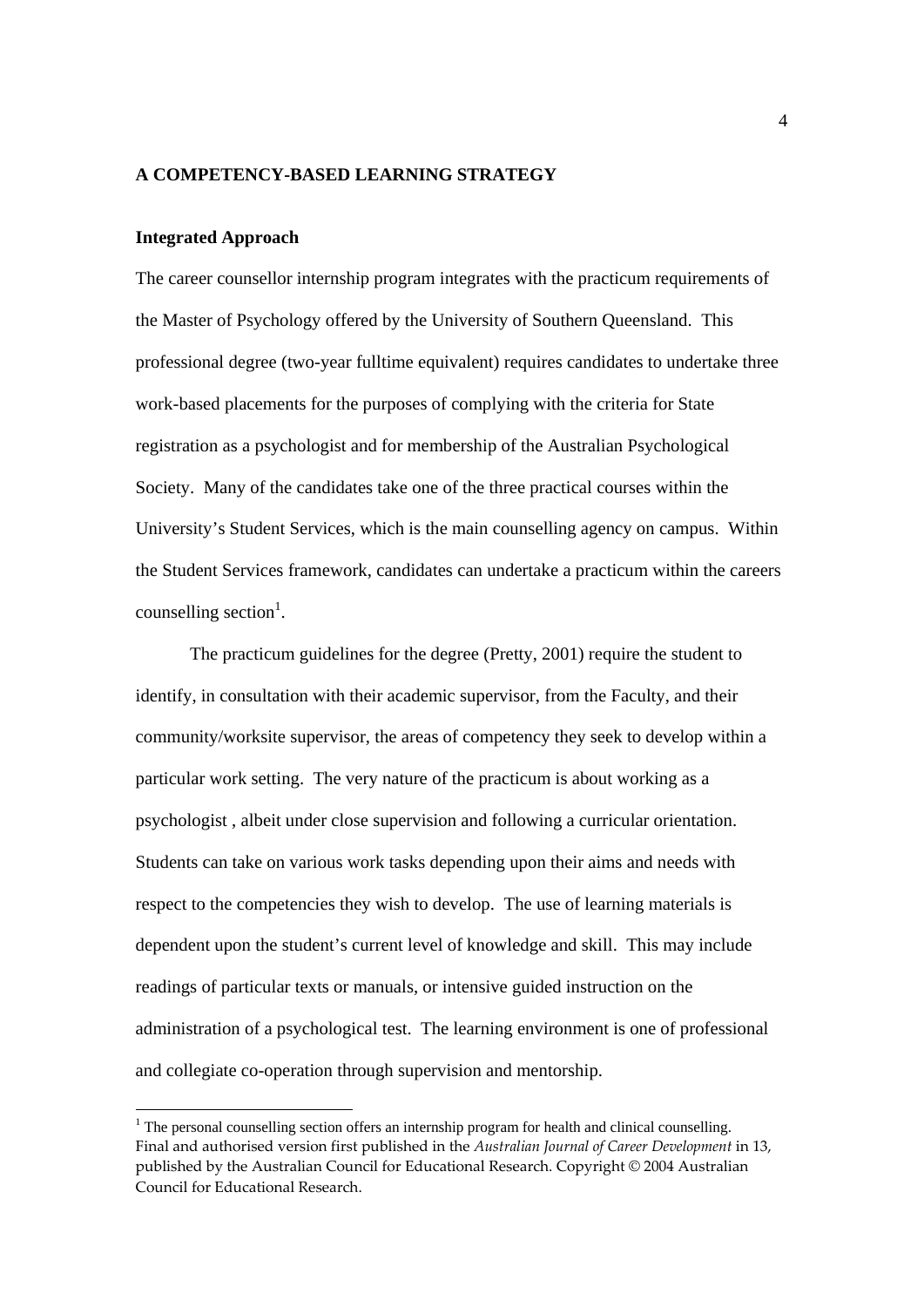## **Professional Competencies**

Gonczi, Hager and Oliver (1990) argue that competency standards for the professions should relate to *attributes*, in the form of explicit knowledge, skills, abilities, and attitudes. The most comprehensive description of attributes in relation to the profession of career counselling are outlined in the Careers Coordinator Competency Standards (CCCS) (National Board of Employment Education and Training, 1992) and the Career Counsellor Competencies and Performance Indicators (National Career Development Association, 2002). The importance of the CCCS as a fundamental document for Australian conditions should be understated.

The form and format of the CCCS is mostly consistent with the guidelines for competency-based training promulgated by Harris, Guthrie, Hobart and Lundberg (1995), and other training guidelines for the professions (Heywood, Gonczi, and Hager, 1992). Presentation of the CCCS in a competency-based training format facilitates a clear understanding of learning and assessment goals for the supervisor and intern. Elements of competence within the CCCS generally express the four general components of competency considered necessary by the Australian National Training Authority (2001). These overarching factors include:

- task skills,
- task management skills,
- contingency management skills, and
- job/role environment skills.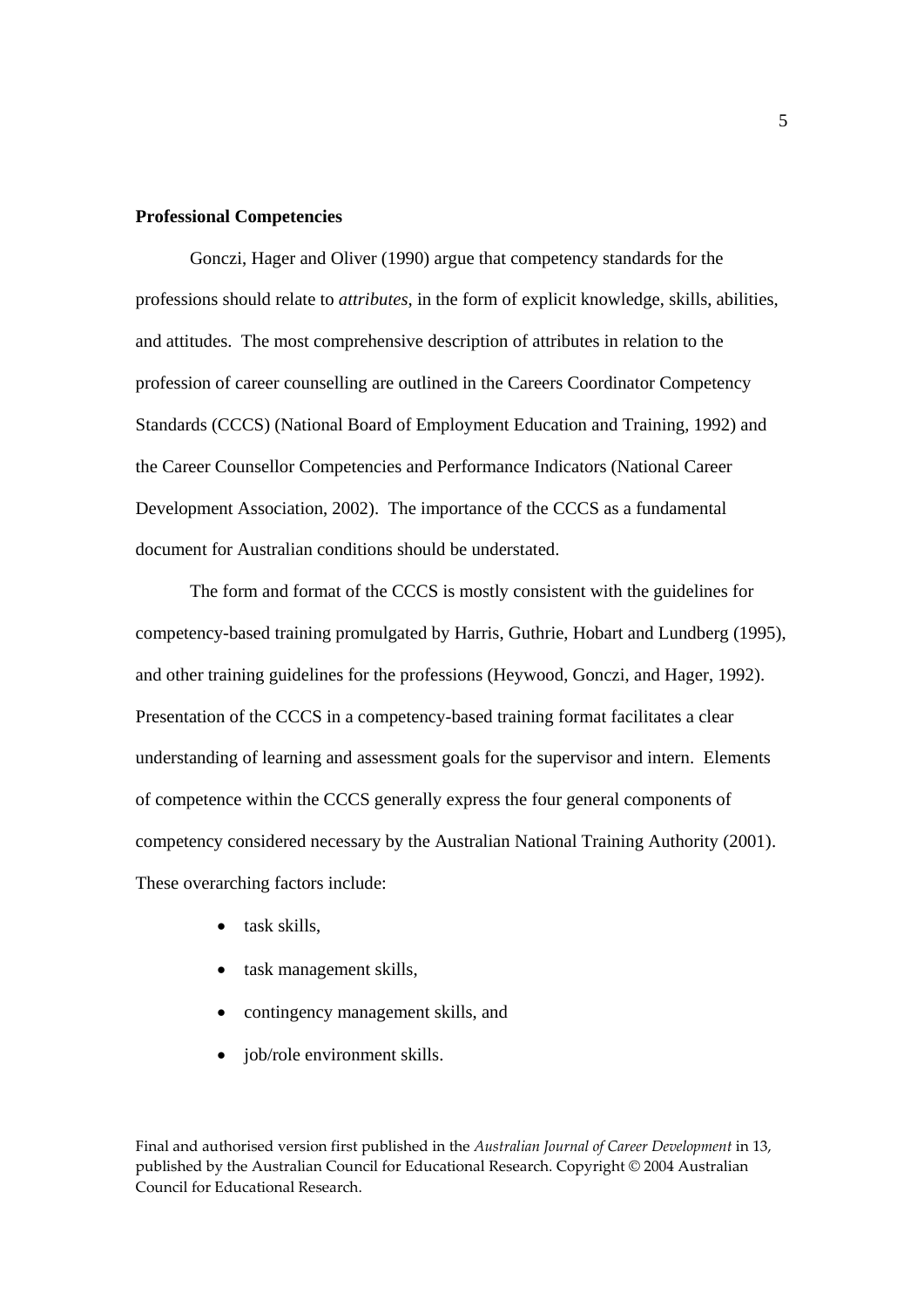Within the CCCS, task skills have been written to allow for considerable holistic. flexibility required for the professions, as opposed to behavioural task specificity (Preston and Walker, 1993). Take for example the CCCS performance criterion, *Justifies counselling techniques and interactions on the basis of theories of counselling.* There are multiple theories of careers, counselling, and careers counselling. This criterion does not specify which should be used. It allows the professional to select the most appropriate technique and theory for the situation. Task management skills are also represented at the level of element and subsidiary units. The element, *Provides a career counselling service* indicates the need to manage a number of discrete professional activities concurrently (eg, counselling and diagnostic assessment). Contingency management is evident in the performance criterion, *Uses specific career counselling techniques appropriate to circumstances*. This has indicated a crucial need to be flexible and react to changes in client needs and circumstances. Job/Role environment skills are reflected in the counsellor working in an educational/industrial setting and particularly with other professionals. For example, teamwork is clearly indicated in the performance criterion, *Coordinates team approaches to provide individual student programs*. Generic work skills (typically from Mayer, 1992) are also evident within the CCCS: negotiation; conflict resolution; client-focus; monitoring and evaluating; record keeping; maintaining knowledge; communication; liaison and networking; information technology/computing; and teamwork.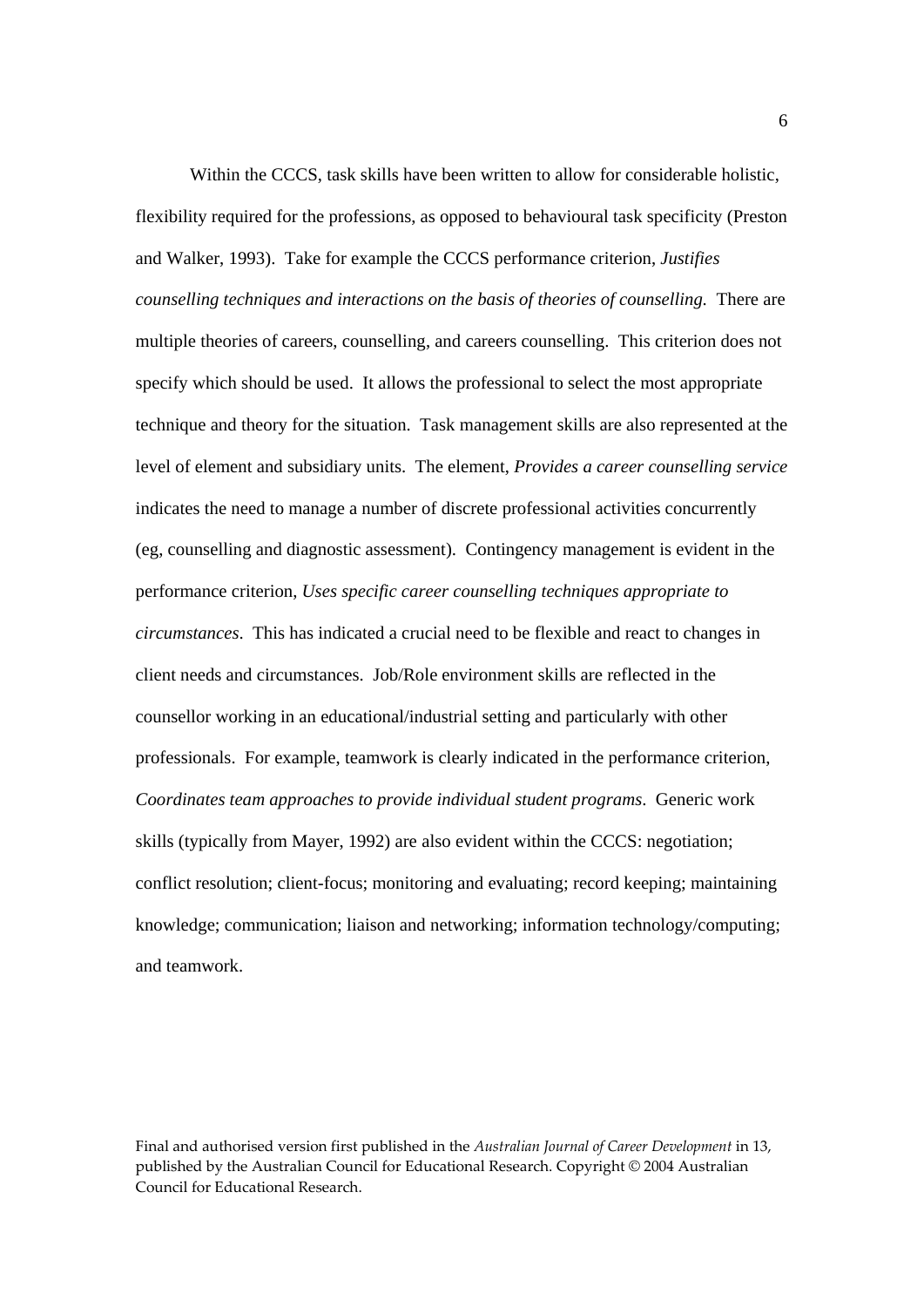## **A LEARNING CONTRACT**

-

An agreement is established between the intern and the supervisor with the aim of developing the intern's career counselling competencies. Clayton (1995) suggests that the learner can be actively involved in the learning and assessment processes. In this vein, the flexibility of the practicum enables considerable negotiation between the intern and the supervisor – this is crucial to meeting the needs of both. With respect to the nature of competency-based training, Worsnop (1993) specifies that the trainer needs to fully inform the learner of what will be required with respect to competencies and the concomitant assessment procedures. Within this adult-learning strategy, the practicum *per se* and the supervisor-supervisee relationship, exist broadly within an ethical framework promulgated by the Australian Psychological Society (2002). These overarching ethics impact upon the training process.

Within the consultative framework, interns agree to a Community Placement Contract (Pretty, 2001). The contract and objectives that are drawn up between the parties and allows for open discussion of the required knowledge, skills, and abilities reflected in the CCCS. The pathways upon which a student may achieve their objectives are also varied. These pathways must balance against the organisation's needs with respect to its usual operation of professional business. For example, an intern may wish to focus on a particular form of career counselling, rather than the model used by the service<sup>2</sup>. This is acceptable; however, the organization specifies that the student must first achieve competence in organisation's preferred model of career counselling. Once competence has been established in the preferred model, the intern would then be free to

<sup>&</sup>lt;sup>2</sup> The service has adopted the Systems Theory Framework (Patton & McMahon, 1999) as the main model for career counselling.

Final and authorised version first published in the *Australian Journal of Career Development* in 13, published by the Australian Council for Educational Research. Copyright © 2004 Australian Council for Educational Research.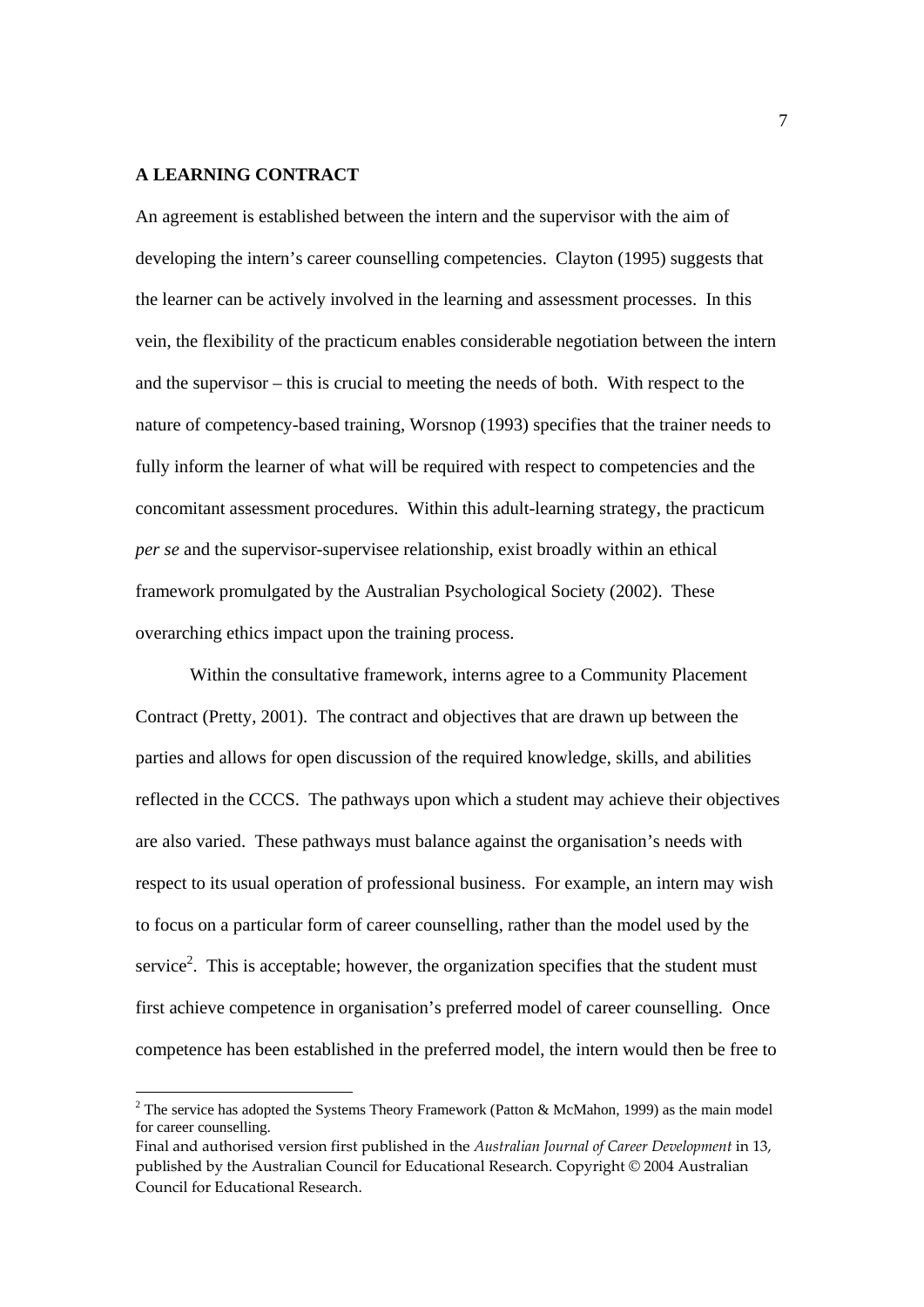take on the learning and application of their alternative model. The only limitation upon this learning endeavour is the competency of the supervisor. If the supervisor cannot train in this method, then it would not be considered an appropriate learning goal. The contract is the primary reference document of the learning strategy and is reviewed according to the development of competencies. The supervision process would track this process.

The development of professional attitudes readily falls outside the capacity of the competency-based learning framework because attitudes are difficult to operationalise as competencies. In the counselling setting the development of professional attitudes is mainly derived from intensive professional supervision, which acts as both a vehicle of training and formative assessment (Clayton, 1995).

Students enrolled in the practical course may use observation, participation, or project related work to achieve their goals (ie, competencies) over a period of approximately 350 hours. The number of hours varies according to learning needs and site needs. No less that 75% of the practicum hours must be spent on direct work activities. The remaining time may be spent upon reading, workshops, conferences, and supervision. A placement objectives form is completed and outlines objectives and strategies for achieving learning outcomes with respect to career counsellor competencies. These are clustered under general professional themes deemed necessary by the Faculty with respect to the generic skills of a psychologist. These clusters include

- interviewing,
- formal assessment and testing,
- interventions.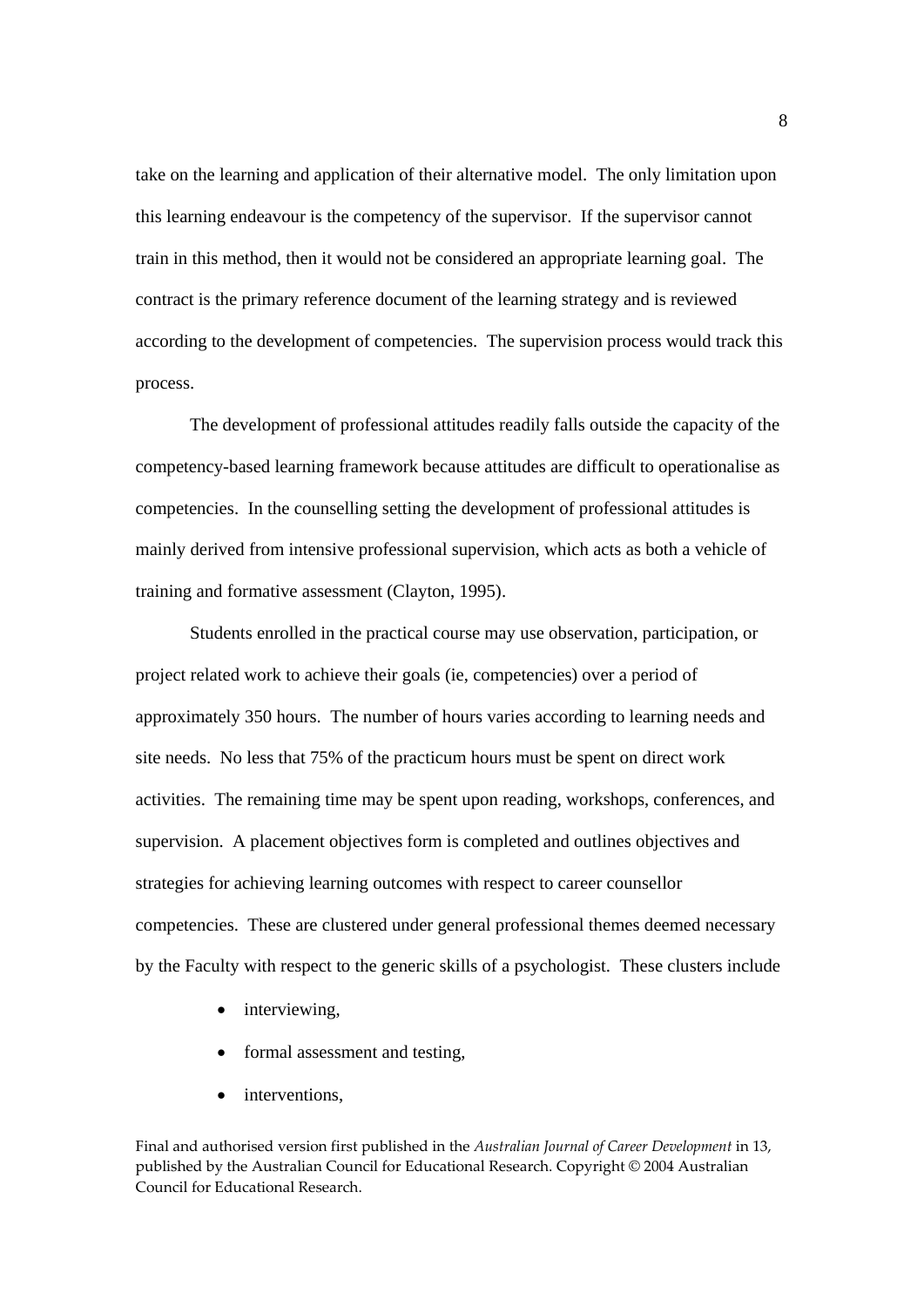- consultation,
- report preparation,
- project activities,
- professional development and
- ethics activities.

These general professional themes are cross-classified with respect to the focus being individual, group or organisational work and the level of involvement being observation, co-practice, or independent practice. Evaluation criteria are developed and implemented for each cluster.

## **FLEXIBLE TRAINING AND ASSESSMENT**

The practicum experience involves an intensive working relationship between the supervisor and the intern. In this spirit of co-operation, the supervisor takes on a mentorship role for a junior member of the profession (psychologist). Both are mindful of what the student needs to achieve with respect to their competencies and the documented goals and strategies in the learning contract. This intensive relationship facilitates the integration and customisation of training and assessment. The determination of recognised prior learning (RPL) is made against the competencies of a psychologist and the competencies of career counselling through revision of the student's experiences in supervision or through direct observation by the supervisor. This process ensures that the student does not repeat unnecessarily any work activity they completed in another setting. The aim of this RPL approach is to make the practicum as relevant and as efficient as possible.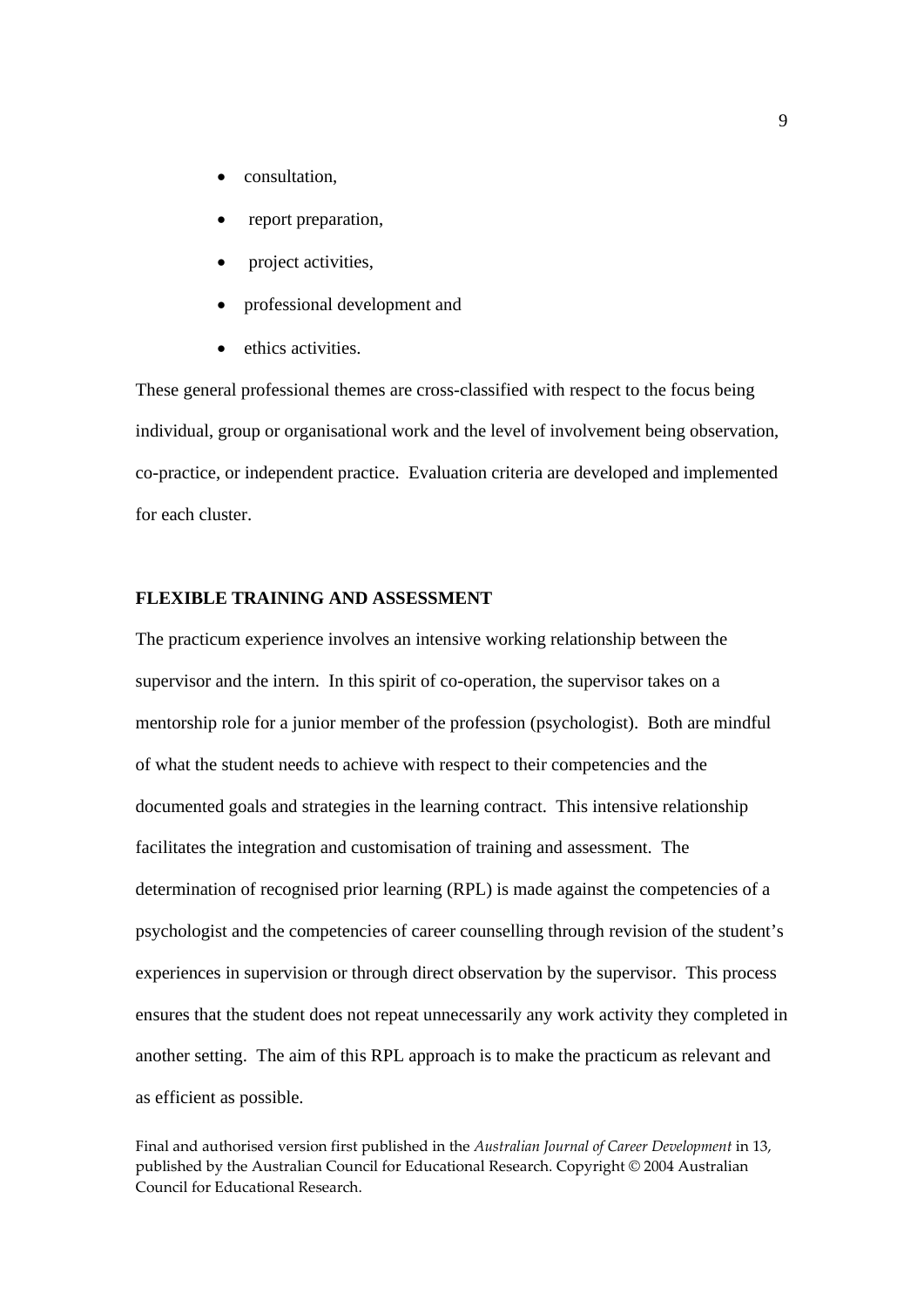## **Formative and Summative Assessment**

Assessment for the course is ungraded, that is, pass/fail. The formative assessment component consists of the student completing a daily diary of their work activities and accumulated hours of practice (Pretty, 2001; p. 38). The supervisor revises this diary in supervision and uses it as a stimulus for supervisory discussion. The supervisor also signs off the entries. This document is submitted at the end of the practicum. Supervision in itself is a variant of formative assessment in that the student is required to bring to the encounter issues for discussion and develop theoretical and practical outcomes as a result of the discussion.

Summative assessment consists of mid-placement and final placement reports. These reports are completed by the supervisor in consultation with the intern and Faculty supervisor. The community placement evaluation involves rating the student's performance on the various clusters (ie, professional practice; communication and organization; interviewing; assessment, testing and evaluation; intervention and therapy; and other goals). Each cluster contains items that indicate knowledge/skills/attitudes. The supervisor rates on a Likert-type scale the student's performance on each.

The flexibility of the program allows the student and the organization to modify assessment to suit their respective needs. This flexibility allows for an holistic approach to assessment that considers information from a number of sources in relation to a range of areas (eg, knowledge, problem solving) (Gonczi, Curtain, Hager, Hallard, and Harrison, 1995). For example, an intern who possess advanced basic counselling skills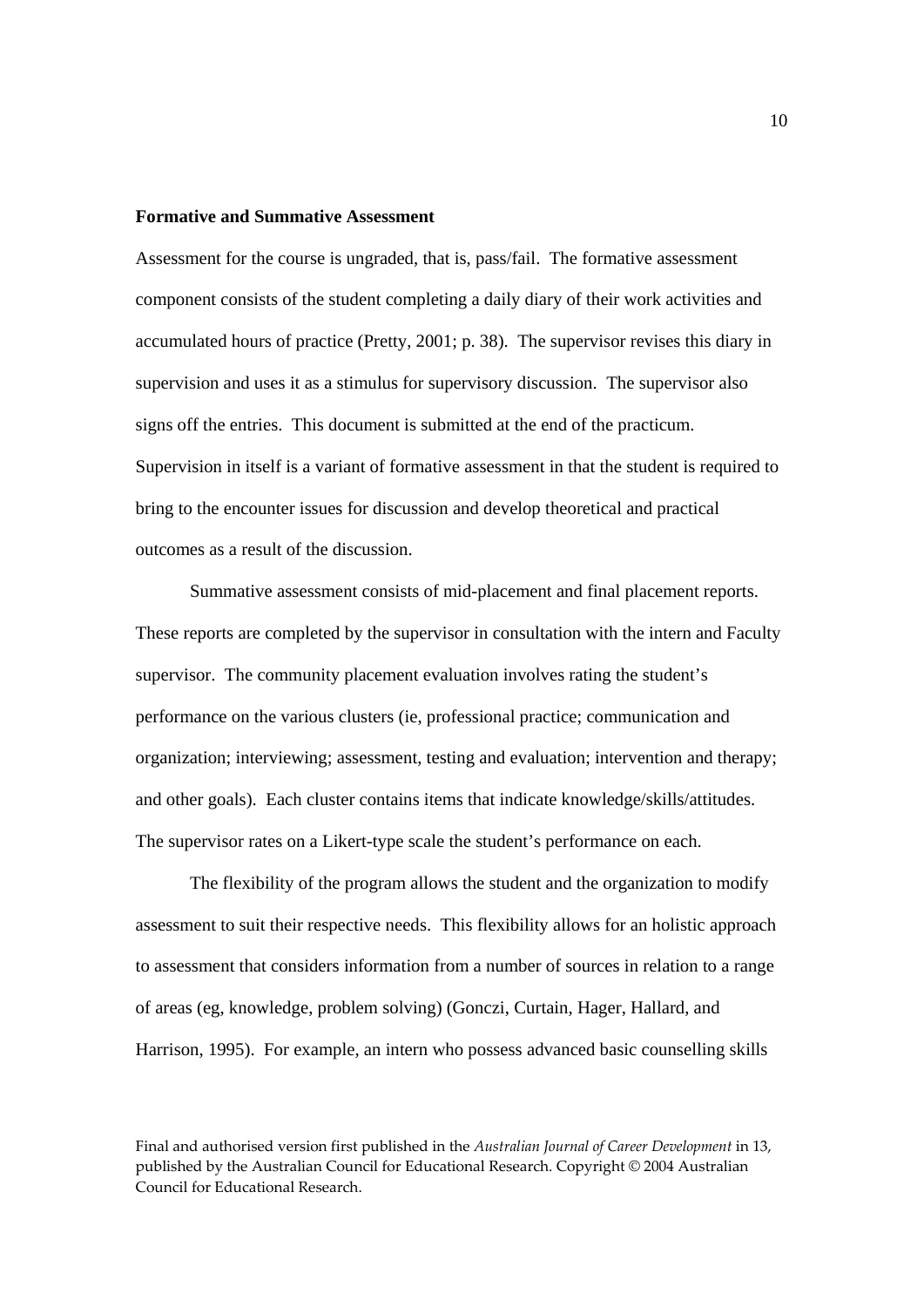may want to be challenged by taking on 'complex cases'. Alternatively an intern with beginner counselling skills may choose to work with 'simple cases'.

# **RESOURCES AND PROGRAM REVIEW**

The worksite supervisor is the main resource of the program. Supervisors are qualified psychologists. The primary supervisor has postgraduate qualifications in career counselling and adult education. Although the Faculty provides an academic supervisor, the worksite person takes on the bulk of the supervision. The intern also participates in case meetings and can seek the support of other psychologists when their supervisor is unavailable.

The Faculty provides the intern with the necessary documentation relating to recording of practical activities and supervision. This documentation has been designed and is reviewed against the standards of the Australian Psychological Society and the Queensland Psychologists Registration Board. The worksite provides the intern with all of the necessary materials to participate in work activities. The physical resources include, an office with fittings, a receptionist, and office equipment (eg, photocopier). This would include access to theoretical textbooks, journals, psychological tests, and relevant practitioner handbooks. An intern is welcome to bring their own practical resources, however, all of what they would need to work (and pass) is available. In line with the aim of flexibility, the practicum allows learners to derive a portion of the total experience for competency development from conferences, readings, and seminars.

#### **QUALITY PROCESSES AND OUTCOMES**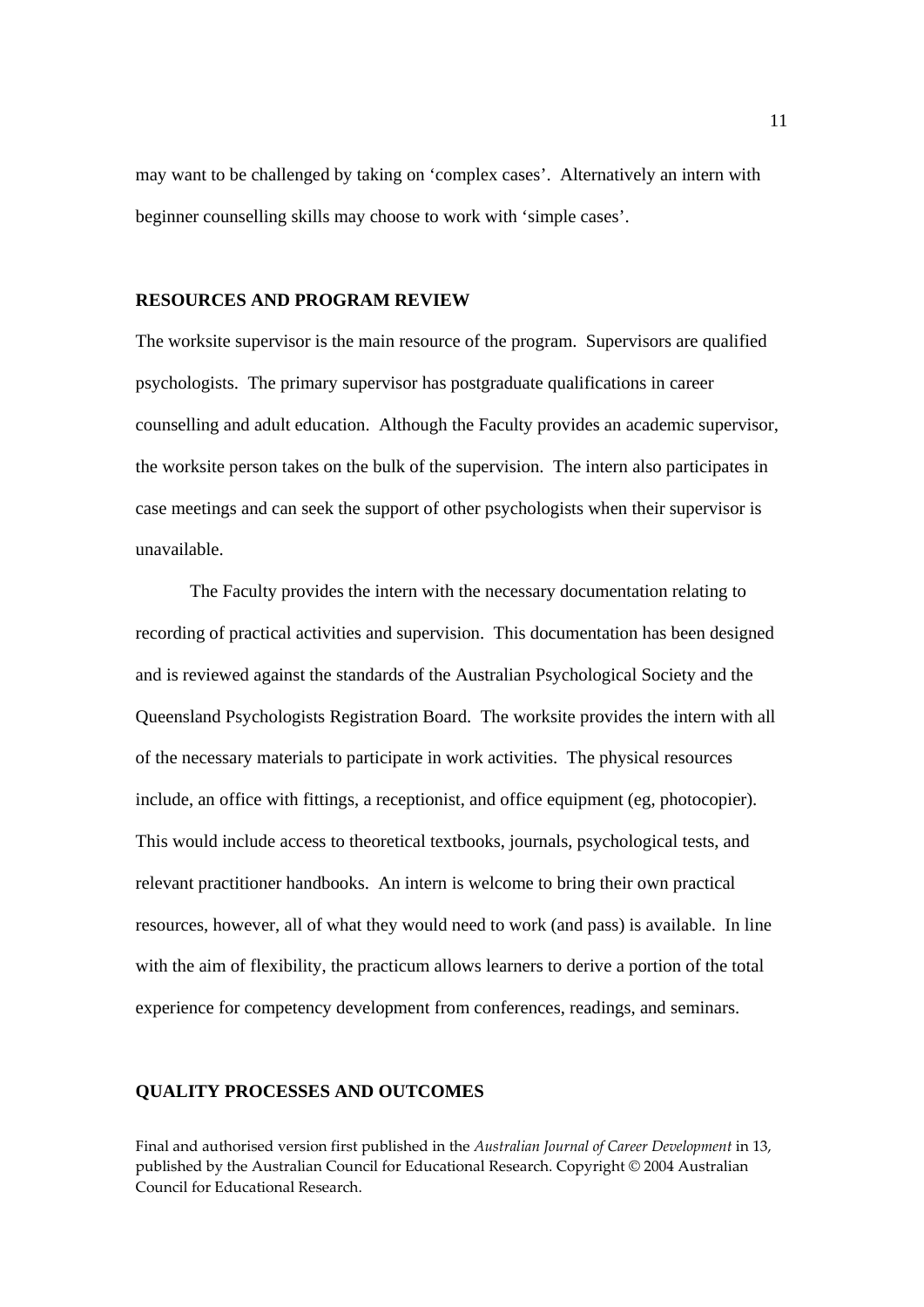The program has trained eight career counsellor interns since its commencement in 2000. After graduating from the Master of Psychology the interns used the experience to enhance their employment outcomes. Four of the interns secured employment in a career counselling or careers education role. Three used the experience to complement their roles as psychologists and general counsellors. One used the experience to complement their work as a psychologist in a managerial role.

An important learning outcome has been the counsellors own development through learning about the Systems Theory Framework and career counselling. This outcome reflects the learning goal identified by McMahon (1997) in her application of this framework for supervision of career counsellors.

Worsnop (1993) offers a framework for quality through continuous improvement. Without periodically evaluating a training process, there can be few lessons learned by the trainer between one learner and the next. There are a number of quality measures and procedures embedded within the practicum. Upon termination of the practicum, an intern is required to complete a Student Evaluation of Practicum (Pretty, 2001). This is a checklist covering content of the practicum with specific reference to expectations being met for the learning elements (eg, assessment, interviewing, individual interventions). The students' evaluations of the program to date indicate that the learning experience is positive. Furthermore, there has been no evidence that the program failed to deliver with respect to learning objectives.

The quality of the supervisor is also rated on the Community Supervisor Appraisal. This survey is conducted by the student and queries the supervisor's skills in relation to providing an effective training and supervisory experience. Factors such as,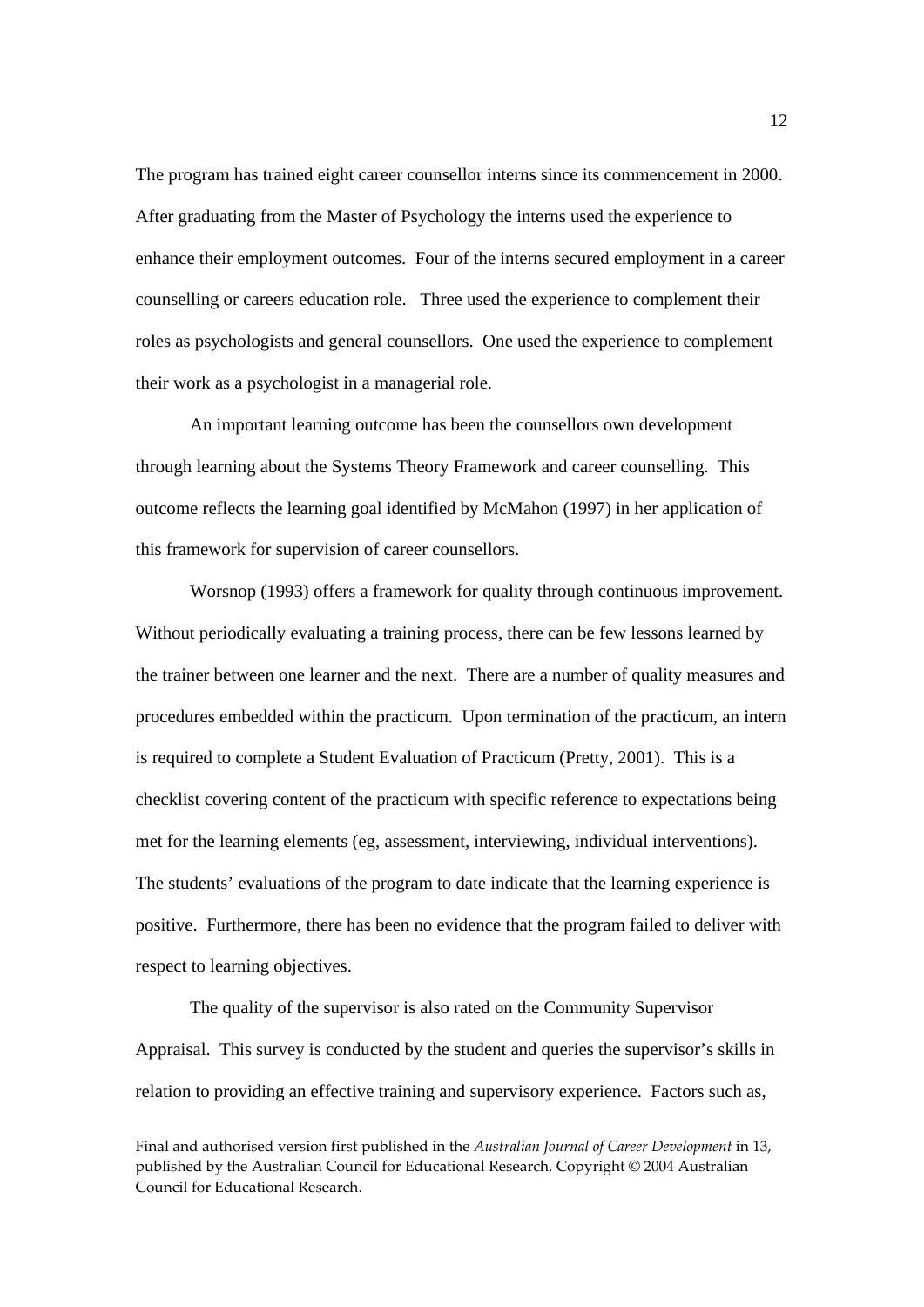taking a professional attitude, providing realistic feedback, monitoring intern activities and providing a role model, are addressed in the evaluation schedule. To date there has been no negative feedback provided to the supervisor.

Furthermore, the student completes a general evaluation of the actual practicum through the Summary Practicum Site Evaluation. This is a qualitative tool that aims to elicit critical issues through feedback from the student. The supervisor's evaluation/assessment of the student, and the log of activities also contribute to the overall evaluation of the practicum.

Further quality checks are made through meetings between the supervisor and Faculty supervisor. These meetings address the overall content and direction of the practicum within the work setting. Given the breadth of these evaluative devices, it could be concluded that the practicum has gone some way to achieve the guidelines of continuous improvement suggested by Worsnop (1993).

## **SUMMARY**

The internship program provides clear evidence that competency-based training can be integrated into extant higher education programs which cover counselling as a professional activity. What is unique about this training program is its integration within a Master of Psychology, which has traditionally not covered career counselling in practicum courses. The internship program has successfully drawn together competencybased training methods, university curriculum requirements, and documentation on career counsellor competencies (NBEET, 1992; NCDA, 2002). Direct and sustained client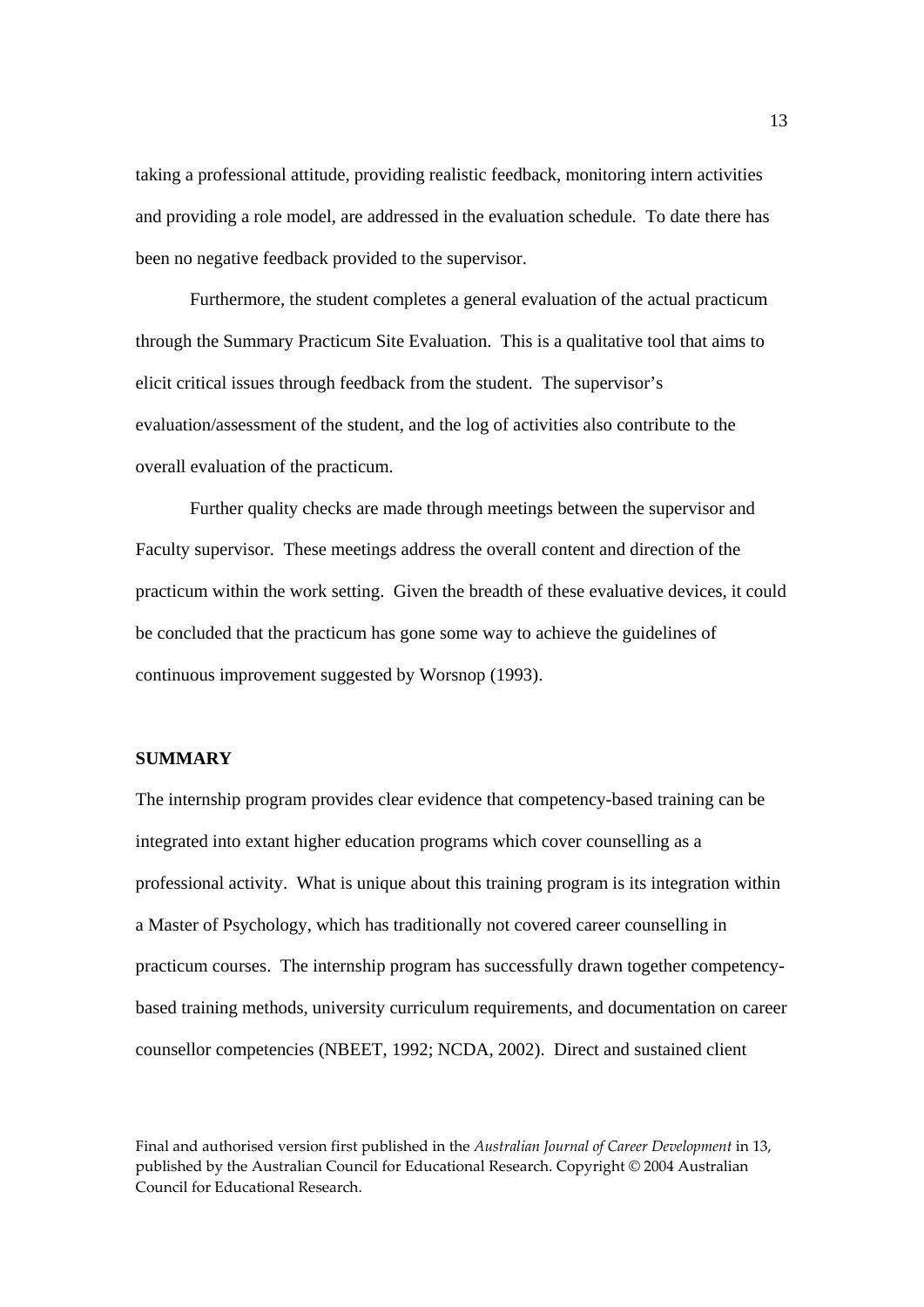contact whilst under supervision has provided an overarching infrastructure for learning how to do career counselling.

In conclusion, the internship program offers a tentative model that could fill one of the numerous training gaps in Australia. The model also provides a useful source of invigoration for career services at universities, which provide a professional degree relating to counselling (eg, master of psychology).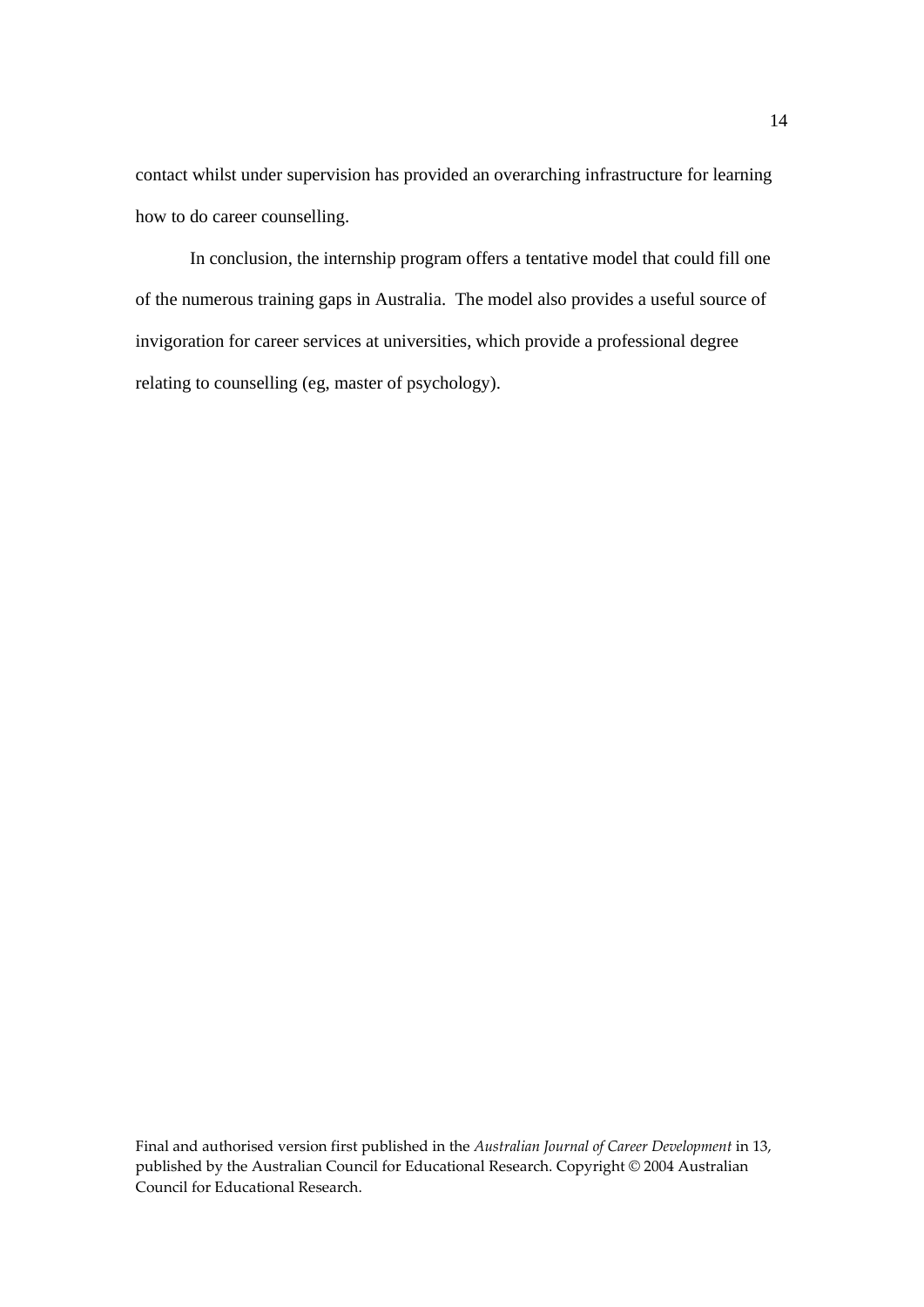### **REFERENCES**

Australian National Training Authority. (2001). *Training package development* 

*handbook*. [online] Available at: www.anta.gov.au. [accessed 31 August 2002].

- Australian Psychological Society (2002). Code of ethics. [online] Available at: www.aps.psychsociety.com.au [accessed 11 September 2002]
- Clayton, B. (1995). Assessing values and attitudes. *Focusing on Assessment*, pp151-4. National Centre for Vocational Education Research.
- Gonczi, A., Hager, P., & Oliver, L. (1990). *Establishing competency-based standards in the professions*. National Office of Overseas Skills Recognition Research Paper No. 1. Canberra: Australian Government Publishing Service.
- Gonczi, A., Curtain, R., Hager, P., Hallard, A. & Harrison, J. (1995). *Key competencies in on-the-job training: A report*, p. 30-31. Sydney: RCVET.
- Harris, R., Guthrie, H., Hobart, B., & Lundberg, D. (1995). *Competency-based education and training: Between a rock and a whirlpool*. South Yarra: Macmillan Publishers Australia.
- Heywood, L., Gonczi, A., & Hager, P. (1992). *A guide to development of competency standards for professions*. National Office of Overseas Skills Recognition Research Paper No. 7. Canberra: Australian Government Publishing Service.
- Mayer, E. (1992). *Putting general education to work: The key competencies*. Canberra: AEC MOVEET.
- McCowan, C., & Hyndman, K. (1998). A career advisory system for Australia? *Australian Journal of Career Development*, *7(1)*, 35-41.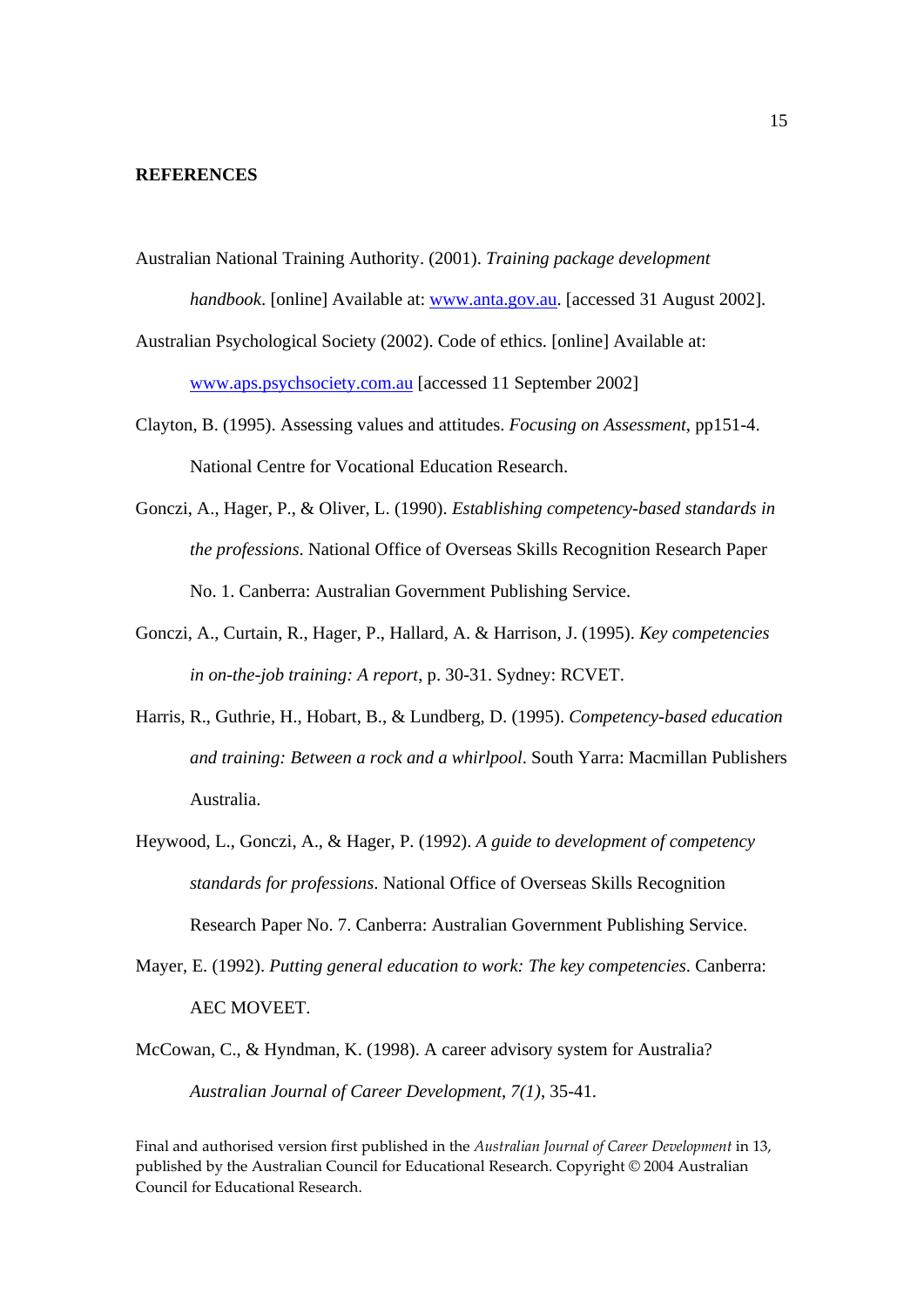- McMahon, M. (1997).Training and supervision of career counsellors. In W. Patton & M. McMahon (eds.), *Career development in practice. A systems theory perspective*. pp. 175-188. Sydney: New Hobsons Press.
- National Board of Employment, Education, and Training. (1992). *A national training framework for careers coordinators*: *A proposal*. Canberra: Australian Government Publishing Service.
- National Career Development Association. (2002). Career counseling competencies and performance indicators. [online] Available at: www.ncda.org [Accessed 21 October 2002].
- Organisation for Economic Cooperation and Development. (2002). *OECD review of career guidance policies. Australia. Country note*. [online] Available at: http://www.oecd.org/pdf/M00033000/M00033399.pdf [Accessed 21 October 2002].
- Patton, W. (2002). Training for career development professionals: Responding to supply and demand in the next decade. *Australian Journal of Career Development*, *11 (3*), 56-62.
- Patton, W., & McMahon, M. (1999). *Career development and systems theory. A new relationshi*p. Pacific Grove, CA: Brooks/Cole Publishing Company.
- Pretty, G. (2001). *Masters and professional doctorate programmes in health and sport and exercise psychology. Possibilities & expectations: Community placement guidelines for students and supervisors*. Toowoomba: University of Southern Queensland.